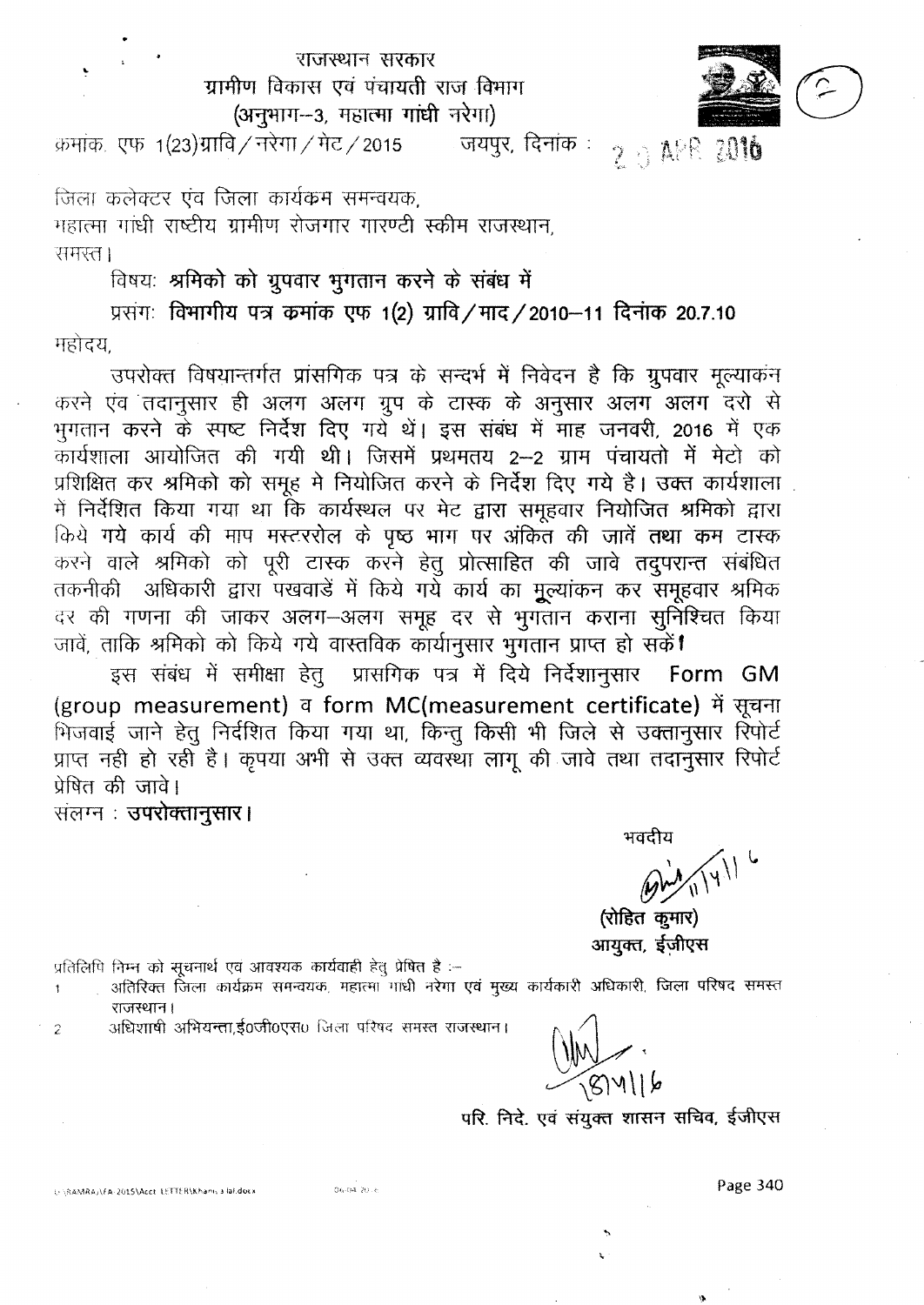## Form GM (Group Measurement)

बुक नम्बर..............पृष्ठ संख्या............

कार्यालय कार्यक्रम अधिकारी, पंचायत समिति .......................... जिला .......................... कार्यस्थल पर समूहवार माप संबंधी कनि. तक. सहायक/अभियन्ता का मॉनीटरिंग प्रपत्र 

| क.<br>रां. | ग्राम<br>  पंचायत    | कार्य का नाम कुल<br>मय यूनिक कोड    | कार्यरत<br>संख्या | कुल कार्यरत समूहों में कार्यरत समूहों में<br>से उन समूहों की संख्या से प्रति श्रमिक प्रति<br>समूहों की जिनमें प्रति श्रमिक प्रति<br>दिवस अर्जित मजदूरी  <br>समान है | दिवस अर्जित<br>मजदूरी<br> <br>  अधिकतम   न्यूनतम |
|------------|----------------------|-------------------------------------|-------------------|---------------------------------------------------------------------------------------------------------------------------------------------------------------------|--------------------------------------------------|
|            |                      |                                     |                   |                                                                                                                                                                     |                                                  |
| L          | $\frac{2}{\sqrt{2}}$ |                                     |                   | $\overline{5}$                                                                                                                                                      | 6 <sup>1</sup><br>7                              |
|            |                      |                                     |                   |                                                                                                                                                                     |                                                  |
|            |                      |                                     |                   |                                                                                                                                                                     |                                                  |
|            |                      |                                     |                   |                                                                                                                                                                     |                                                  |
|            |                      |                                     |                   |                                                                                                                                                                     |                                                  |
|            |                      |                                     |                   |                                                                                                                                                                     |                                                  |
|            |                      |                                     |                   |                                                                                                                                                                     |                                                  |
|            |                      |                                     |                   |                                                                                                                                                                     |                                                  |
|            |                      |                                     |                   |                                                                                                                                                                     |                                                  |
|            |                      |                                     |                   |                                                                                                                                                                     |                                                  |
|            |                      |                                     |                   |                                                                                                                                                                     |                                                  |
|            |                      |                                     |                   |                                                                                                                                                                     |                                                  |
|            |                      |                                     |                   |                                                                                                                                                                     |                                                  |
|            |                      |                                     |                   |                                                                                                                                                                     |                                                  |
|            |                      |                                     |                   |                                                                                                                                                                     |                                                  |
|            |                      |                                     |                   |                                                                                                                                                                     |                                                  |
|            |                      |                                     |                   |                                                                                                                                                                     |                                                  |
|            |                      |                                     |                   |                                                                                                                                                                     |                                                  |
|            |                      |                                     |                   |                                                                                                                                                                     |                                                  |
|            |                      |                                     |                   |                                                                                                                                                                     |                                                  |
|            |                      |                                     |                   |                                                                                                                                                                     |                                                  |
|            |                      |                                     |                   |                                                                                                                                                                     |                                                  |
|            |                      | $\alpha$ on $\alpha$ , and $\alpha$ | $\alpha = 0.01$   |                                                                                                                                                                     |                                                  |

हस्ताक्षर कनिष्ठ तक.सहायक/अभियन्ता

प्रतिलिपि कार्यकम अधिकारी .......................... को सूचनार्थ.

हस्ताक्षर कनिष्ठ तक,सहायक/अभियन्ता